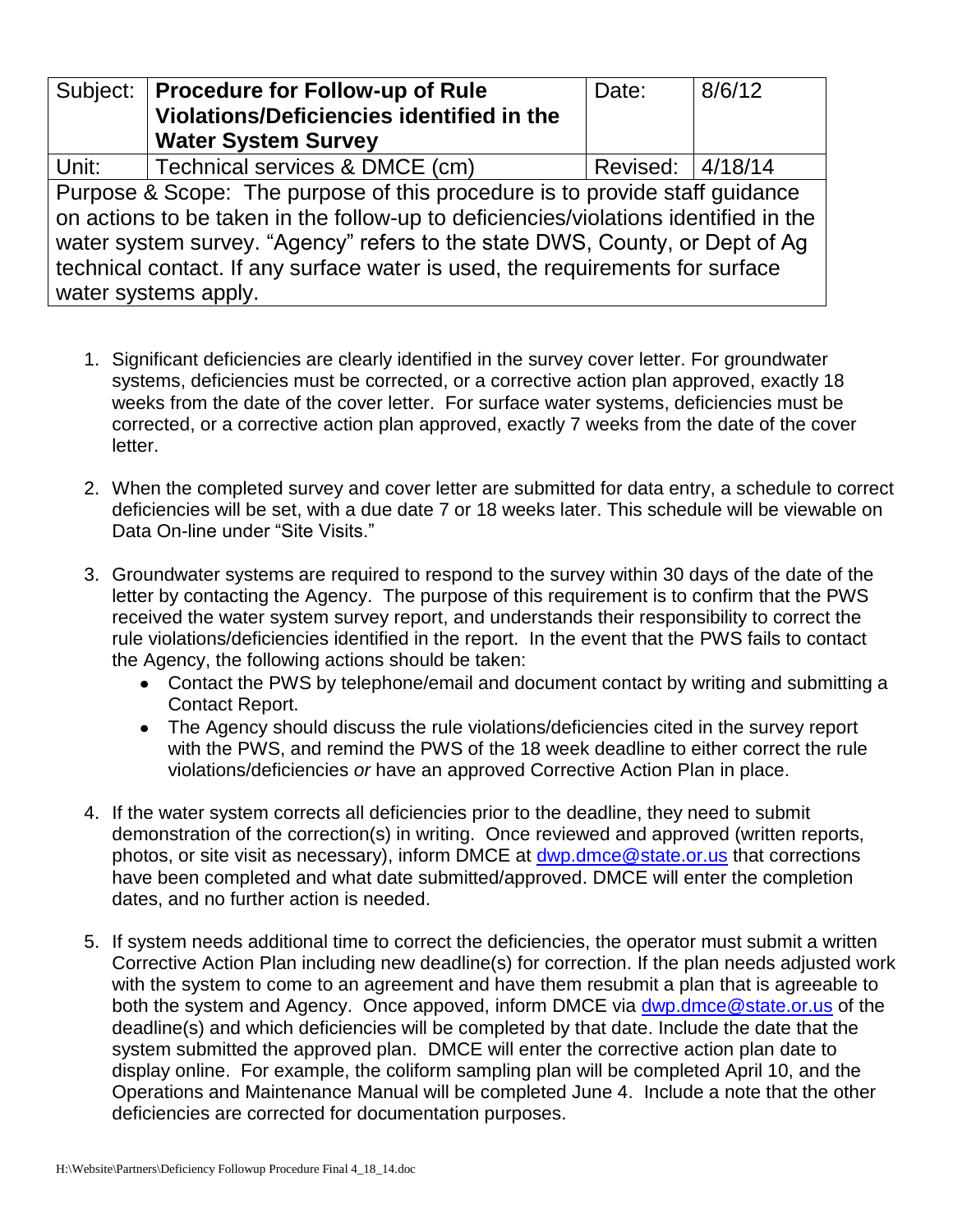- 6. As a deadline to complete correction nears and if no completion date has been entered, DMCE will send a reminder email to the Agency representative that this deadline is approaching. If the Agency representative agrees the schedule needs to be modified, the operator must submit a revised plan in writing.
- 7. In the event that the PWS fails to correct deficiencies by the due date and no Corrective Action Plan is submitted, a Tier 2 violation will be issued. Tier 2 violations will be generated and reviewed monthly including a review of items submitted by the system after the due date but within the month reviewed. Once validated, the system is required to post a public notice and submit a copy to DWS. If late submittal has occurred, inform the system that a Tier 2 Public Notice is required. If no action by the system has occurred then the Agency should send the PWS a follow-up letter (see Standard Format Letter included on pages 3 and 4 of this document), in which the PWS is notified of the following:
	- Requirement that a Tier 2 Public Notice be issued for failure to correct violations/deficiencies within specified timeframe [OAR 333-061-0076(7)].
	- Requirement that corrections be completed or a Corrective Action Plan  $(1<sup>st</sup>$  or updated as appropriate for the system) submitted to the Agency within 30 days.
	- Failure to issue the required Public Notice AND failure to submit proof of correction of rule violations/deficiencies *or* have an approved Corrective Action Plan in place, could result in formal enforcement.
- 8. In the event that the PWS fails to meet the Public Notice Deadline and/or fails to be on an approved Corrective Action Plan, the following action should be taken:
	- If no public notice is received by DWP then a Public Notice violation will also be issued.
	- If no Corrective Action Plan is submitted, then the Agency should send a request for enforcement action to the DWP Enforcement Section. The request must include a summary of follow-up actions taken by Agency regarding the rule violations/deficiencies to date. This can also lead to the assessment of civil penalties.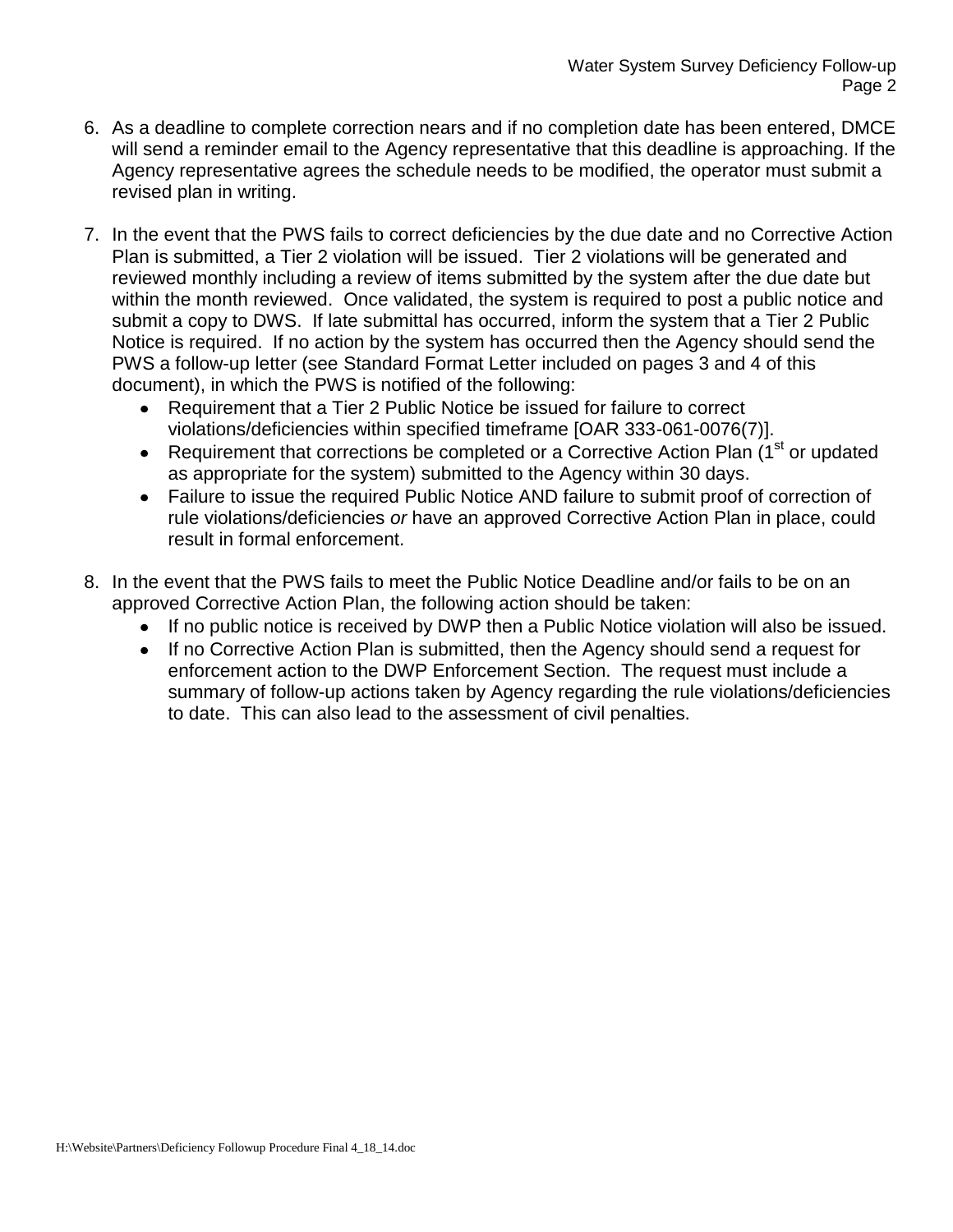*Standard Format Letter*

## **Month Date, Year**

[PWS CONTACT] [PWS ADDRESS]

## **Re: Water System Survey Significant Deficiencies/Rule Violations [PWS NAME], [PWS NUMBER]**

Dear **[PWS CONTACT]**:

A water system survey was completed for [PWS NAME] on [SURVEY DATE] identifying significant deficiencies and rule violations to be corrected. A letter and copy of the survey report were mailed to your attention on [SURVEY LETTER DATE]. Oregon Administrative Rule (OAR) 333-061-0076(6)([a for SW/GWUDI or b for GW]) requires water systems that use [surface water/GWUDI or groundwater] sources to have completed corrective action or be in compliance with a Department-approved corrective action plan within [45 or 120] days of receiving written notice of a significant deficiency.

The [PWS NAME] was to complete corrective action by [7/18 WEEKS FROM SURVEY LETTER DATE] or have a Department-approved corrective action plan with a reasonable timeframe to complete the corrective action. To date, this information has not been received. As a result, the [PWS NAME] is in violation and is now subject to formal enforcement which could include the assessment of civil penalties. In order to return to compliance and avoid formal enforcement action, your corrective action plan to the water system survey report **must be received and approved by [+30 DAYS FROM LETTER DATE]**. Please send information to: [DWP/COUNTY CONTACT NAME AND ADDRESS]. A copy of the survey letter is enclosed for your reference.

Since [PWS NAME] failed to take action within the required timeframe, you **must provide notification** to all persons served by the water system as soon as practical and by no later than 30 days after the date of this letter. The public notice must include the mandatory language and corrective action taken. You are also required to issue a repeat notice every three months until all deficiencies are corrected or you are in compliance with an approved corrective action plan. A copy of the Tier 2 public notice instructions and template are enclosed.

A copy of the public notice must be sent to the Oregon Health Authority - Drinking Water Program, PO Box 14350, Portland, OR 97293-0350 within ten (10) days after completion to certify that the [PWS NAME] has fully complied with the distribution and public notification requirements.

Please contact me by phone at [CONTACT PHONE] or via email at [CONTACT EMAIL] if you have questions or comments.

I appreciate your immediate attention to this matter.